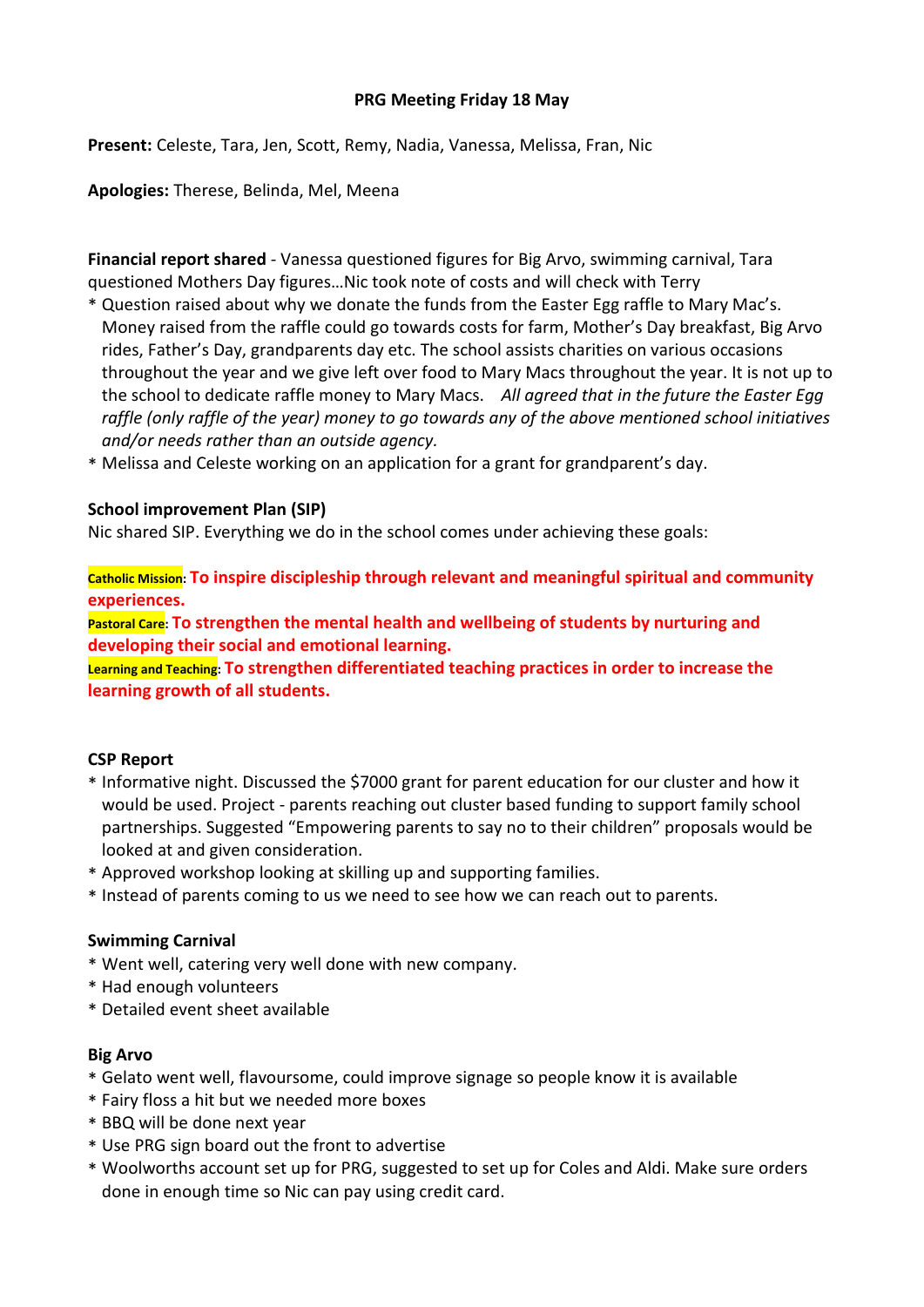### **Parish Morning tea**

- \* stuff up with the church with another event put on at same time
- \* school things not put in the parish bulletin lack of communication by parish
- \* Well attended by Kindy parents and a shame that this was their first experience
- \* One calendar at the parish will be in use now with school and parish events

## **Mother's Day**

- \* More people needed on the BBQ
- \* Nic suggested another bein marie needed when catering for large numbers investigate purchasing another
- \* Left overs can be used for grandparents day, Fathers Day, some given to Mary Macs
- \* Need to check the number of tables in the school and keep them locked away so that other agencies don't ruin them

#### **Signage**

\* Request to have more signage around the school when events are coming up

#### **Volunteers**

- \* PRG reps needed to help at events even if not responsible for the event, even if for just a short time
- \* More people needed on the BBQ

**PRG cage** request to hinge the door so it opens outward

**Coffee van** suggested for Mother's Day and Father's Day

#### **Nancy Freezer**

- \* happening today
- \* OSHC will donate \$50 worth of groceries for the cook up

#### **Athletics Carnival**

- \* Coffee van booked
- \* Volunteers needed for canteen
- \* Suggestion to include on note home different boxes to indicate volunteers for canteen and race duties

#### **Dinner Dance**

Band and caterer booked, ticket sales slow though parish numbers are good, set up 10am on Saturday morning

Suggestion to set a theme for the 2019 Dinner Dance eg. Great Gatsby - will be discussed next year

#### **Communication**

\* Make clear to parents the different forms of communication - fortnightly newsletter, instant notifications on the app, interactive SJB families page. Celeste to send nic info to put out on app

#### **School disco**